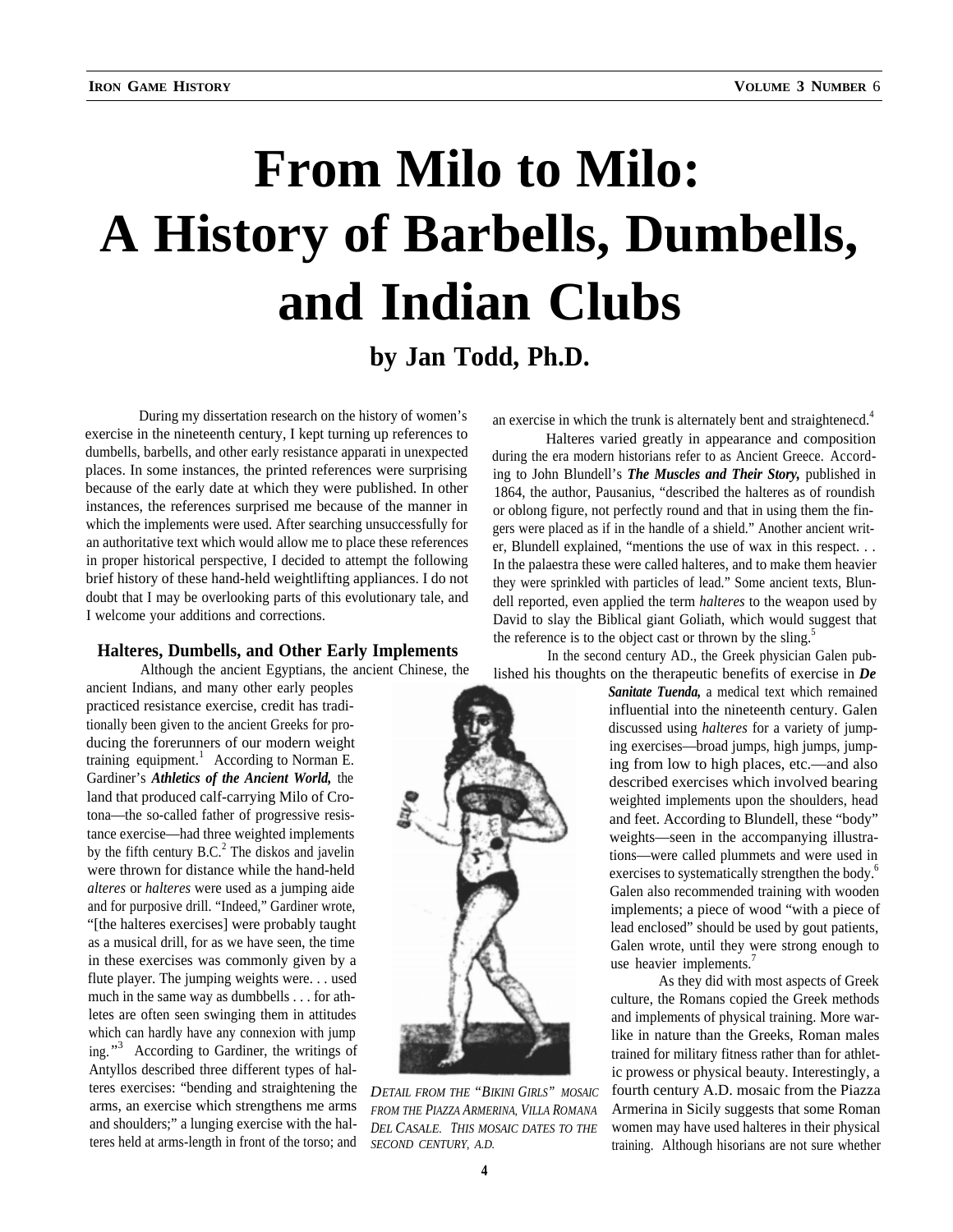

*THESE ILLUSTRATIONS FROM HIERONYMUS MERCURIALIS ' SIXTEENTH CENTURY WORK, DE ARTE GYMNASTICA , SHOW DUMBELLS , HEAVY PLATES , AND PLUMMETS BEING USED FOR TRAINING IN AN ANCIENT GREEK GYMNASIUM. NOTE THE HEAVY MUSCULATURE OF THE MEN.*

the mosaic commemorates a dance troupe or a group of women athletes, there can be little doubt that the bikini-clad woman in the accompanying illustration is holding a pair of dumbells in her hands.<sup>8</sup>

Although systematic exercise sharply declined with the fall of the Roman empire, Galen's writings endured, and managed to keep alive the idea of resistance implements. In 1531, Sir Thomas Elyot published the The *Boke Named the Governor,* and urged his Renaissance contemporaries to look to Galen's *De Sanitate Tuenda* for exercise advice. For exercise at home, Elyot wrote, men should try walking, "labouring with poises [weights] made of lead or other metal called in latin *alteres,* lifting and throwing the heavy stone or bar, playing at tennis, and divers semblable exercises."<sup>9</sup> Other Renaissance authors also made mention of resistance training. The French philosopher Rabelais [1484-1553], for instance, described fantastic feats of strength which were supposedly performed as art of the physical training of his fictional character Gargantua.<sup>10</sup> German educator Joachim Camerarius' *Dialogues des Gymnastica,* published in 1544, also contained references to weight training.  $\frac{11}{10}$  In the time of the first Queen Elizabeth, John Northbroke wrote a treatise against

gambling and dancing that advised young men to "labor with poises of lead or other metal."<sup>12</sup>

In the sixteenth century, Michel Montaigne, the famous French essayist, described his father as a man of great vigor, "of an upright and well proportioned stature," who actively pursued fitness and strength through regular training. According to Montaigne, his father trained "with hollow staves. . . filled with lead which he was wont to use and exercise his arms withall, the better to enable himselfe to pitch the barre, to throw the sledge, to cast the pole, and to play at fence." Montaigne reported that his father also did exercises wearing "shoes with leaden soles," which he believed helped him leap, vault, and run more effectively.<sup>13</sup>

By far the most important Renaissance text related to exercise was Hieronymus Mercurialis' *De Arte Gymnastica Aput Ancientes, which was first published in 1569 in Venice, Italy.*<sup>14</sup> Primarily a compilation of ancient ideas on medicine and exercise, this heavily illustrated text remained in print for more than a century with subsequent editions appearing in 1573, 1587, 1600, 1614 and 1672.<sup>15</sup> *De Arte Gymnastica's* author was one of the most famous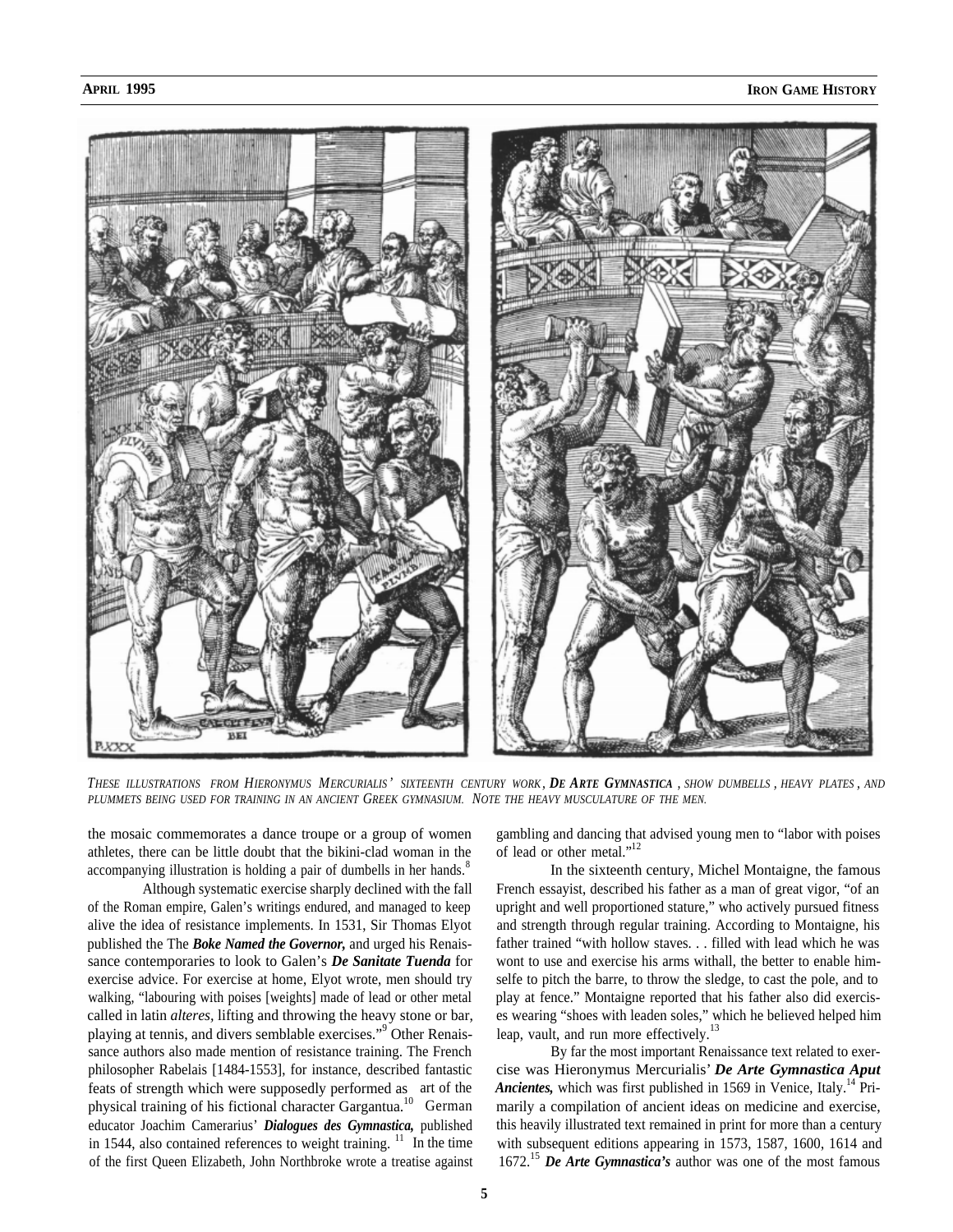physicians of the Renaissance. Educated at Padua, Mercurialis served as personal physician to Emperor Maximilian II and was knighted by him in 1573 following a successful cure.<sup>16</sup> De Arte Gymnasti*ca* introduced to Western thought many of the training principles that continue to influence contemporary approaches to physical training. The book revived an interest in Galen and the training methods of the ancient Greeks: and its numerous illustrations—though primitively drawn by modern standards—suggest a bodily ideal which could only be possible through systematic, resistance training. <sup>17</sup> The medical historian L. H. Joseph noted of *Gymnastica,* "In reality, all the books on gymnastics [physical training] of the next centuries are based on this standard work of Mercurialis."<sup>18</sup> Mercurialis advocated a variety of exercise methods and exercise devices. He discussed the advantages of walking, throwing the discus, rope climbing, and ball games. For purposive training Mercurialis recommended heavy balls filled with sand—forerunners of modern medicine balls—and halteres or dumbells.<sup>19</sup> One of the most important aspects of Mercurialis' text was the shape of the handweights. No longer curved like the ancient halteres, the dumbells pictured in Mercurialis' text resemble two conical pyramids stuck together by their heads. Mercurialis also described the use of the

*"tabula plumb"* [plummets], the heavy sheets of rock or lead described by Galen hundreds of years earlier.<sup>20</sup>

By the beginning of the eighteenth century, Mercurialis' efforts to revive the physical training methods of the ancient Greeks had begun to pay dividends. Dumbell training was once again becoming an accepted form of physical training. The British poet and essaysist, Joseph Addison,

cides with our modern understanding of what is meant by the term is unknown.

"dumbell," he does not use the word to refer to these wood and iron These two uses of the term make it difficult to evaluate eigh-

her daughters are so well acquainted with my hours of exercise, that they never come into my room to disturb me whilst I am ringing."<sup>22</sup> Unfortunately, exactly what Addison meant by this quotations is no longer clear. Does he refer to the swinging or "ringing" of an implement similar in appearance and function to our modern dumbell or does he refer to an implement that more closely resembled a hand-held bell? Were early "dumbells" actually what the word implies—bell-shaped forms cast from the molds used to make hand bells but either poured solid or made without a clapper or tongue so that they were "dumb?" Although every sport historian to whom I posed this question felt that this explanation for the term was the most likely, I have not found any historical discussion, or renderings, of people doing any sort of physical training with bell-shaped implements prior to 1830, and by that time the word "dumbell" was in common usage. In fact, the only discussion of using bell-shaped implements for purposive training that I found appeared in an anonymously published 1831 text on women's exercise entitled *A Course of Calisthenics for Young Ladies in Schools and Families With Some Remarks on Physical Education.* In that book, the author described using small bells to perform a rhythmic calisthenics movement called



Addison's use of "dumb" in the second passage most likely referred to a now archaic use of the word "dumb-bell," which *The Oxford English Dictionary* defined as "an apparatus, like that *MODERN DUMBELLS.* for swinging a church-bell, but [1672-1719] wrote in his magazine, *The* without the bell itself, and thus making

Spectator, that he learned of dumbell exercises from "a Latin treatise no noise, in the 'ringing' of which bodily exercise was taken."<sup>24</sup> ... written with great erudition," a statement suggesting his indebt- According to David Webster's *The Iron Game*, an apparatus of this edness to the Mercurialis text. On 12 July 1711, Addison explained, sort was used at one time at Lord Sackville's estate at Knowle, Eng- "When I was some years younger than I am at present, I used to land. "The pulley-like apparatus had four iron arms each with a leademploy myself in a more laborious diversion . . . it is there called en ball at the end, like an ordinary hand dumbbell. Although the pul-. . . the fighting with a man's own shadow; and consists in the bran- ley apparatus was like a church-bell and the hand weights were like dishing of two short sticks, grasped in each hand, and loaded with hand bells, neither rang or clanged so were termed dumb bells." Conplugs of lead at either end. This opens the chest, exercises the limbs timing, Webster added, "Pulleys were also used by those first learnand gives a man all the pleasure of boxing, without the blows. $^{221}$  ing bell ringing, on these occasions the clapper was tied back to Although Addison's description of these hand-held implements coin-<br>produce dumb-bells."<sup>25</sup> How common these dumbell machines were

implements. teenth century references to "dumbells." Even so, Benjamin Franklin's Instead, in the same issue of *The Spectator,* Addison surviving letters suggest that what we would recognize as dumbell described what sounds like an entirely different type of "dumbell" training played a significant role in his day-today life.<sup>26</sup> In a letter training. "For my own part, when I am in town," he wrote, "I exer- to his son dated 19 August 1772, Franklin explained that he favored cise myself an hour every morning upon a dumb bell that is placed strenuous exercises which could be done in short periods of time. in a comer of my room, and [it] pleases me the more because it does The "quantum of each" type of exercise, Franklin wrote, could be everything I require of it in most profound silence. My landlady and judged by the amount of warmth it produced in the body. "There is



*EARLY HALTERES, PRECURSORS OF*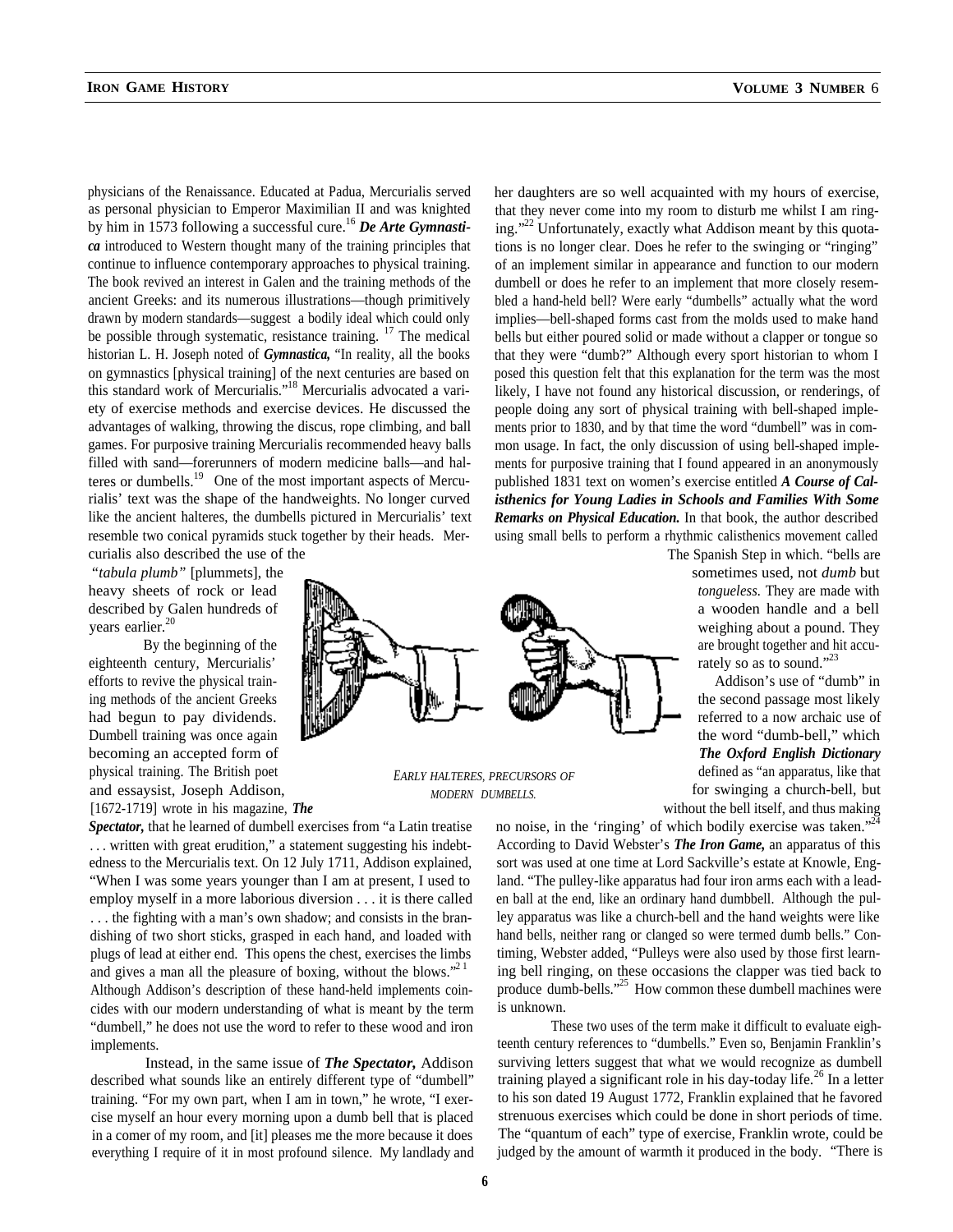

*THROUGHOUT THE NINETEENTH CENTURY, LIGHT DUMBELLS WERE USED FOR GROUP EXERCISE CLASSES. THIS ILLUSTRATION, FROM J. MADISON WAT-SON'S HANDBOOK OF CALISTHENICS AND GYMNASTICS, PUBLISHED IN 1864, SHOWS A GROUP OF YOUNG MEN PERFORMING A "GYMNASTIC CHARGE" UNDER THE WATCHFUL N EYE OF THEIR INSTRUCTOR.*

more exercise in one mile's riding on horseback than in five in a coach and more in one mile's walking on foot than in five on horseback," he explained. Dumbell training, he told his son, was an excellent way to produce bodily warmth. "By the use of it, I have in forty swings, quickened my pulse from sixty to one hundred beats in a minute, counted by a second watch, and I suppose the warmth generally increases with quickness of pulse." <sup>27</sup> In another letter, written in 1786 when he was eighty years old, Franklin answered a friend's query about his longevity with the statement that "I live temperately, drink no wine, and use daily the exercise of the dumb-bell. $1^{28}$ 

While the "forty swings" suggests a hand-held implement, there is no evidence to conclusively prove that it was so. However, John Paugh's *A Physiological, Theoretical and Practical Treatise on the Utility of Muscular Exercise for Restoring the Power of the Limbs,* published in 1728, offered more satisfying proof of the use of handweights; it described dumbell exercises similar to our modern uses. 29 So does Joseph Strutt's *Sports and Pastimes of the People of England,* first published in 1802. Strutt quoted both Northbroke and the part of Addison's essay describing the hand weights in a section in *Sports and Pastimes* on dumbell training. Strutt concluded that these types of exercises "are sometimes practiced in the present day and are called 'ringing of the dumbells."<sup>30</sup>

In the early nineteenth century, resistance training began to be incorporated into school physical education programs. J. C. F. GutsMuths' 1802 *Gymnastics* for Youth contained an interesting description of an implement similar to the "Weaver-stick," a device twentieth-century lifters have used to test wrist and forearm strength. GutsMuths' implement consisted of a pair of wooden staffs six-feet in length and notched at regular intervals. $31$  Each had six inch handles. One to two pound weights were then suspended from the notches and moved further out the staff as wrist and shoulder strength increased. Where the Weaver-stick test required that the arm be kept straight down at the side so that the weight would be raised by flexing the wrist upward GutsMuths' devices were used in the manner of a deltoid raise. "The person lifting is to stand upright, with his breast projecting forward; hold one of the instruments in each hand, with a straight arm; raise them slowly, both together, a little above the horizontal line; and let them down again in same manner. In the repetition of this exercise, the weight is to be moved further and further [away from the body] as long as the strength of the arms will admit."<sup>32</sup> To further increase upper body strength GutsMuths advised holding sandbags either at arms-length in front of the shoulders, with the arms out to the sides in a crucifix position, or with the arms down at the sides. $33$ 

By 1828, Charles Beck, the German physical educator who helped introduce German gymnastics to the United States, could begin a section of dumbell exercises in his classic *A Treatise on Gym*nast&s with the confident statement, "these [hand-held dumbells] are too well known to require a particular description."<sup>34</sup> The "gymnasticks" system Beck helped introduce to America grew from the efforts of a young German schoolteacher named Frederich Ludwig Jahn. Using GutsMuths' book and Greek athletic training as his models, Jahn began holding voluntary outdoor exercise classes in approximately 1809 near his school in Halle. From his early efforts came German gymnastics or *Turnen,* an exercise system which, from its outset, incorporated forms of resistance training. Beck's book, which was largely responsible for introducing the German system to America included directions for seventeen dumbell exercises, a descrip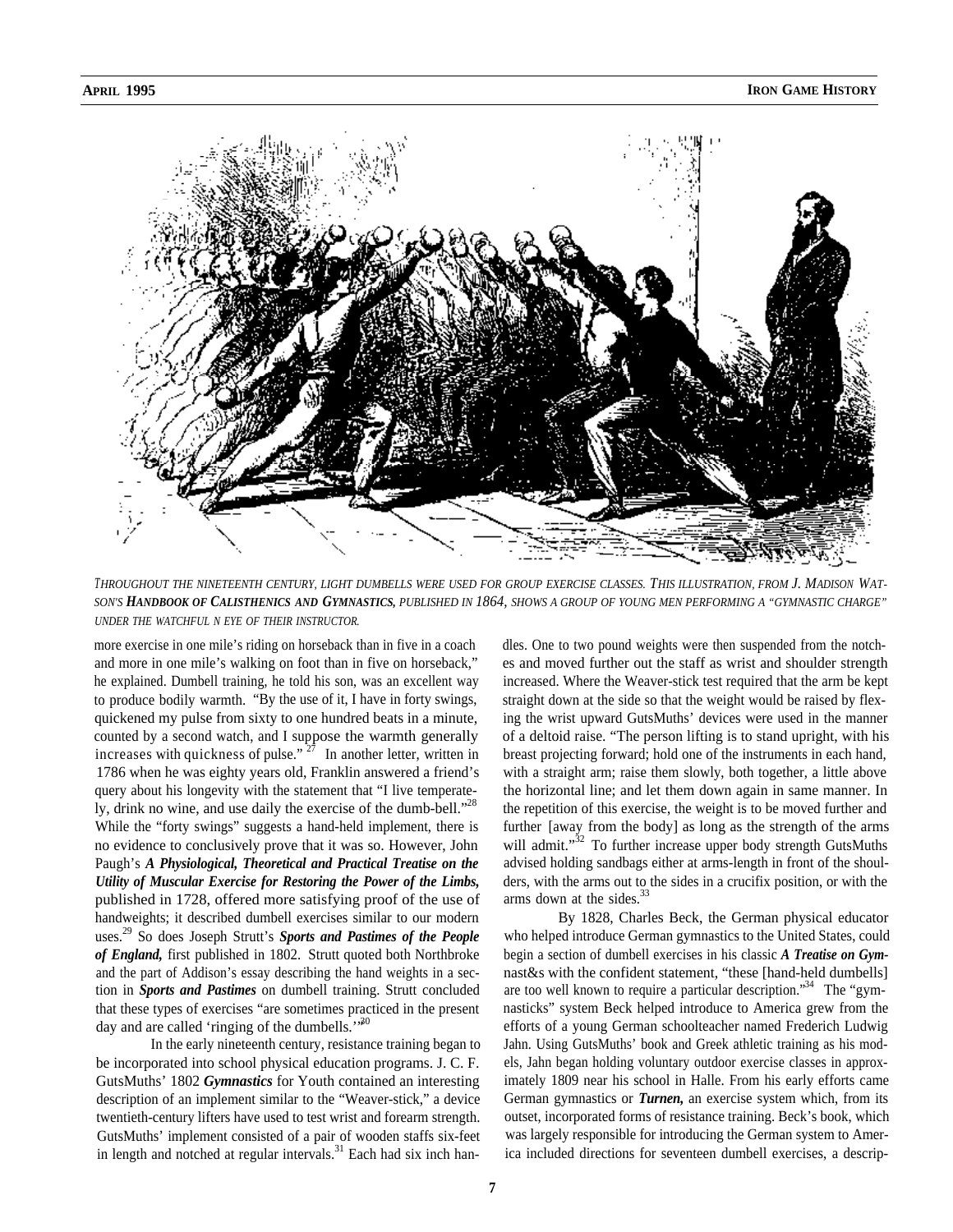tion of the same notched stick with weights and sand-bag exercises suggested by GutsMuths, and two new innovations—an adjustable weight "dynameometron" and the lifting of a "beam" loaded with weights. Beck described the latter apparatus as a heavy beam, like a balance-beam, to which was attached a ring-handle. The beam was then placed on a stand approximately three feet high, the ring held in one hand, "the arm being stretched, and held, whilst the beam is removed from its point of gravity or loaded with weights.<sup>35</sup> It is not clear from this description whether Beck intended the lifter to

front of the body as in a deadlift. The "dynameometron" described by Beck consisted of a heavily built wooden box, three inches high and approximately fifteen inches square. Inside the box were partitions creating 144 oneinch squares into which identical plugs of lead could be placed to vary the weight. The four squares in the center of the box were removed to admit an eight inch handle, which was then firmly attached to the bottom of the box. Beck does not explain how to use this implement, other than to say that two dynameometrons should be used simultaneously to keep the body in balance.<sup>36</sup> Whether these implements were widely used is not known. They do appear, however, to be the first resistance appliances specially designed to incorporate the idea of variable weight.<sup>37</sup>

hold the beam "stretched" overhead as in a press, or, more likely, in

#### **Indian Clubs**

In the early nineteenth century a "new" resistance appliance, the Indian club, appeared in England America, and the Continent. In the latter part of the eighteenth century, British military officers stationed in India were struck by the fitness and muscularity of many of the Indian soldiers and policemen. Further inquiry led to the discovery that the excellent physical condition of the Indians resulted from systematic training with a variety of wooden clubs. A contemporary account by one British officer observed, '"The wonderful Club exercise is one of the most effectual kinds of athletic train ing known anywhere. . . [It is] in common use throughout India. . . The exercise is in great repute among the native soldiery, police, and others whose caste renders them liable to emergencies where great strength of muscle is desirable."<sup>38</sup>

Naturally, many primitive cultures placed value on being able to lift and swing big clubs. In India and Persia, however, what began as a survival tactic evolved into a system of physical training which passed down through the generations and continues to be used in the late twentieth century.<sup>39</sup> Anthropologist Joseph Alter's 1992 *The Wrestlers Body: Identity and Ideology in North India* examined this centuries-old form of physical conditioning in some detail. Alter writes, "Jon [Indian club] swinging is an art akin to wrestling. Some akharas [clubs] are devoted exclusively to jori swinging . . . In wrestling akharas, joris are swung for exercise as part of the larger regime. In jori akharas, swinging is an art in itself. From start to finish a swing is carefully choreographed."<sup>40</sup> During his field work for the book, Alter witnessed a modern wrestler give a club-swinging demonstration using an eighty kilo  $[176$  pound] jori.<sup>41</sup> The other weighted implement Alter saw used during his time in North India to sixty kilograms, affixed to the end of a meter-long bamboo staff."

The gada "is swung in the same way as the jori," wrote Alter, "except that only one gada is swung at a time" and it is permissible to use two hands.<sup>42</sup> According to Alter, "Those who swing joris and gadas" on a regular basis place a higher premium on the amount of weight lifted than on the sheer number of.  $\ldots$  [repetitions] swung.<sup> $43$ </sup>

When the British army decided to adopt Indian club training as part of their physical conditioning program in the early nineteenth century, they did not follow the Indians and incorporate both light-weight clubs for flexibility and quickness and heavyweight clubs for strength and muscle building. Instead, as Sim D. Kehoe observed in 1866, the British military adopted "a Calisthenic exercise with light clubs . . . combining a few of the old Swedish Cure extension movements, more calculated to open the chest, supple the figure, and give freedom to the muscles, [rather] than to develop strength or impart practical benefit greater than migh t be attained by numerous other light Gymnastics then extant."<sup>44</sup>

The person responsible for introducing Indian club exercises to Europe and America was Donald Walker, author of *British Manly Exercises* which was published in 1834. *British Manly Exercises* was perhaps the most influential book on purposive exercise published in English during the nineteenth century.<sup>45</sup> A compilation of information on various forms of gentlemanly exercise, Walker's book contained both the sedate set of light-weight club exercises performed by the British army as well as instructions for more complicated and vigorous club routines. In 1835, Walker made a second contribution to the history of club training by introducing the "Indian sceptre" in his women's exercise book, *Exercises for Ladies Calculated to Preserve and Improve Beauty.* Sceptres were merely smaller and more ornamental versions of the Indian club and weighed approximately two pounds each. Walker hyperbolically



is the "gada," a "heavy round stone, weighing anywhere from ten *INDIAN CLUB EXERCISES FROM DONALD WALKER 'S BRITISH MANLY EXER -*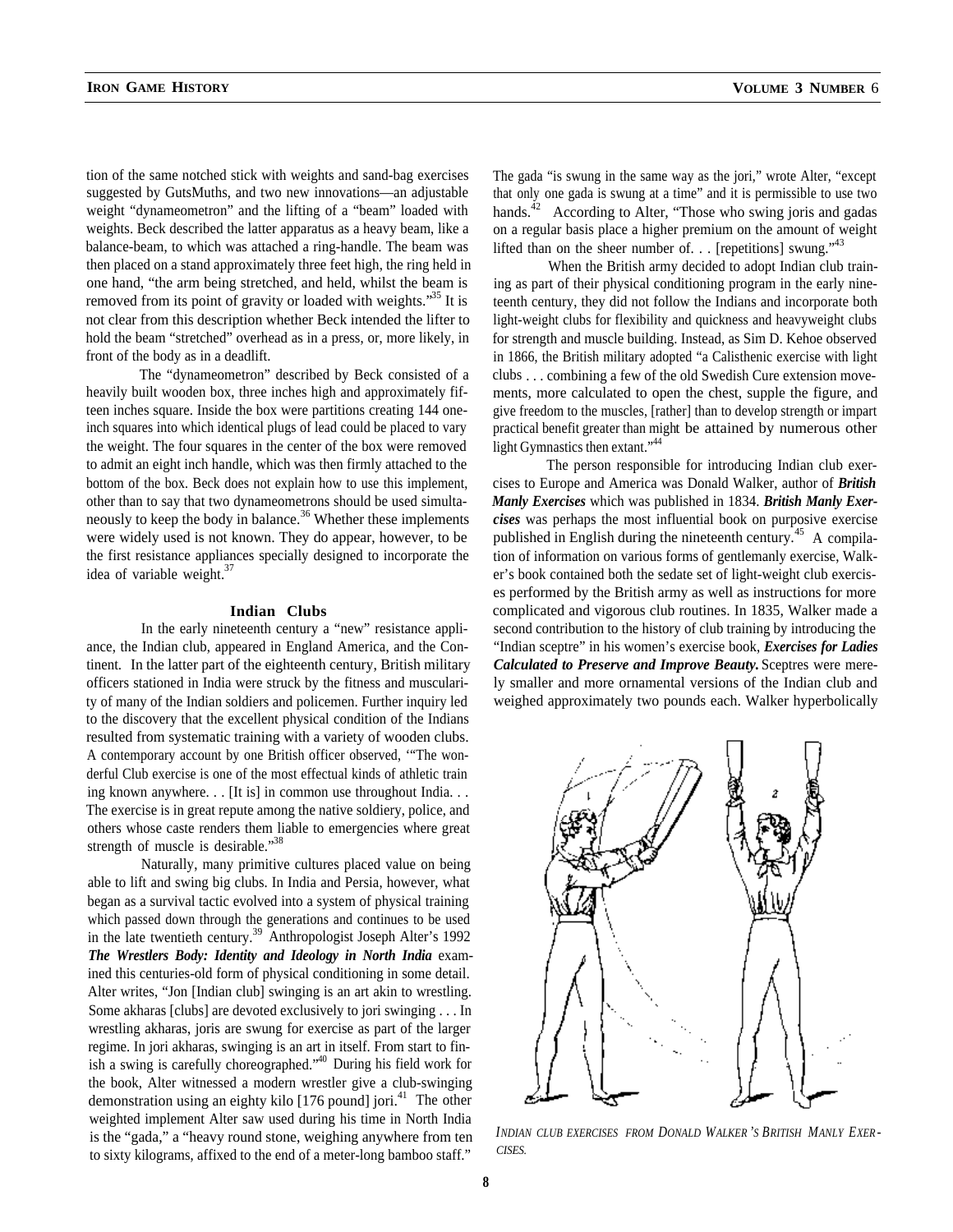called sceptre exercises "the most useful and beautiful exercises ever introduced into physical education," maintaining that they had "vast advantages over the dumbbells" for women.<sup>46</sup>

Although Indian clubs were primarily used for the sorts of light-weight calisthenics movements first popularized in Walker's two books, a "Professor Harrison" of London championed the use of heavy clubs, which he called "Mugdah's," in the 1850s.<sup>47</sup> The *Illustrated London News* for 14 August 1852 reported:

**We learn that Mr. Harrison first began to use the clubs three years ago, at which time his muscular development was [not] regarded as being very great, his measurements being then:**

**Round the chest, 37 1/2 inches, round the upper arm 13 7/8 inches, and round the forearm 13 l/4 inches. The clubs with which Mr. Harrison commenced weighed about seven pounds each; he has advanced progressively, until be can now wield with perfect ease two clubs, each weighing 37 pounds, and his heaviest weighs 47 pounds. The effect of this exercise on the wielder's measurements is as follows: Round the chest 42 l/2 inches, the upper arm 15 inches and the forearm 14 inches. At the same time his shoulders have increased immensely, and the muscles of his loins, which were weak when he first used the clubs, are now largely developed and powerful. In short, all the muscles of the trunk have been much improved by this exercise.48**

Harrison was well-known as a gymnastics teacher in London and was honored by Queen Victoria for his physical prowess.<sup>49</sup> He authored a small training guide called *Indian Clubs, Dumb-bells and Sword Exercises,* and in approximately 1861 he met Sim D. Kehoe, a New York equipment manufacturer who became so enraptured by seeing Harrison "use the mammoth war clubs," that he vowed to return to the United States and introduce heavy club training to America.

In 1862, Kehoe opened a shop and began manufacturing clubs in New York City. To spread the word, Kehoe—like many an enterprising businessman—sent free samples of his clubs to prominent individuals in the hope of securing positive endorsements. John C.

with the whole muscular system, I do not know of their equal. . . they nearly every muscle in his body in half an hour.<sup>56</sup> will become one of the institutions of America." Ulysses S. Grant Higginson completed his gymnasium tour with a discuswrote from Washington to thank Kehoe for a set of rosewood dumb- sion of the health lift recently popularized by Dr. George Barker Windells and Indian clubs, "Please accept my thanks for your thus remem- ship, the Harvard-trained physician/lecturer/gym owner/profession-

bering me, and particularly my boys, who I know will take great delight as well as receive benefit in using them."<sup>50</sup>

In 1866, Kehoe published *The Indian Club Exercise,* a beautifully illustrated book which contained, in addition to an easyto-follow system of exercise for both men and women, a series of physique studies showing the benefits of heavy club training.<sup>51</sup> Two aspects of Kehoe's book are particularly significant. The first is his differentiation between the short, light-weight "bat"—a one to four pound club used in calisthenics drills such as those popularized by Donald Walker and American exercise proponent Dio Lewis—and what Kehoe called the "long Club, or Indian Club proper." Long clubs might vary in appearance, Kehoe explained, but their length should be between twenty-four and twenty-eight inches and they should weigh at least four pounds. Most beginners, Kehoe suggested, could start with a club of around ten pounds.<sup>5</sup>

The other aspect of Kehoe's book which bears menpetitions and exhibitions. On 1 May 1866, a solid gold medal cast by the Tiffany Company was presented to J. Edward Russell of New York. According to Kehoe, a panel of judges found Russell to be the best club swinger at a gymtioning is his discussion of Indian club comnastics competition at Irving Hall. In another event, Kehoe reported, Charles Bennett, the "California Hercules," gave an exhibition in which he used twenty pound clubs "in a variety of movements and held fifty two pounds in each hand at arms length, with ease."<sup>53</sup> A drawing of Bennett, "copied from a photograph," gives some indication of how such feats might be possible. The heavy, defined musculature of his upper body is unusual for the mid-nineteenth century. 54

## **The Evolution of the Barbell**

In 1861, Thomas Wentworth Higginson, minister and exercise advocate, penned an article for the prestigious *Atlantic Monthly* entitled "Gymnastics." The heart of Higginson's article was a word tour of a German-style gymnasium—the sort of establishment Higginson believed was needed throughout America. Higginson allowed his readers to peek in on the free-hand calisthenics class: toured them past the gymnastics area where he explained the use of ladders, pommel horses, and parallel bars; and then showed them the "row of Indian clubs or sceptres." After explaining their benefits, he took his readers to the "masses of iron, laid regularly in order of size," a rack of dumbells weighing from four to one hundred pounds. The dumbell, Higginson wrote enthu-

Heenan, for instance, the most famous boxer of the Civil War era, siastically, was "a whole athletic apparatus packed up in the smallwrote Kehoe, "As an assistant for training purposes, and imparting est space; it is gymnastic pemmican."<sup>55</sup> With one fifty pound dumbstrength to the muscles of the arms, wrists, and hands, together in fact ell, or a pair half that size, Higginson argued, a man could exercise

*PROFESSOR HARRISON*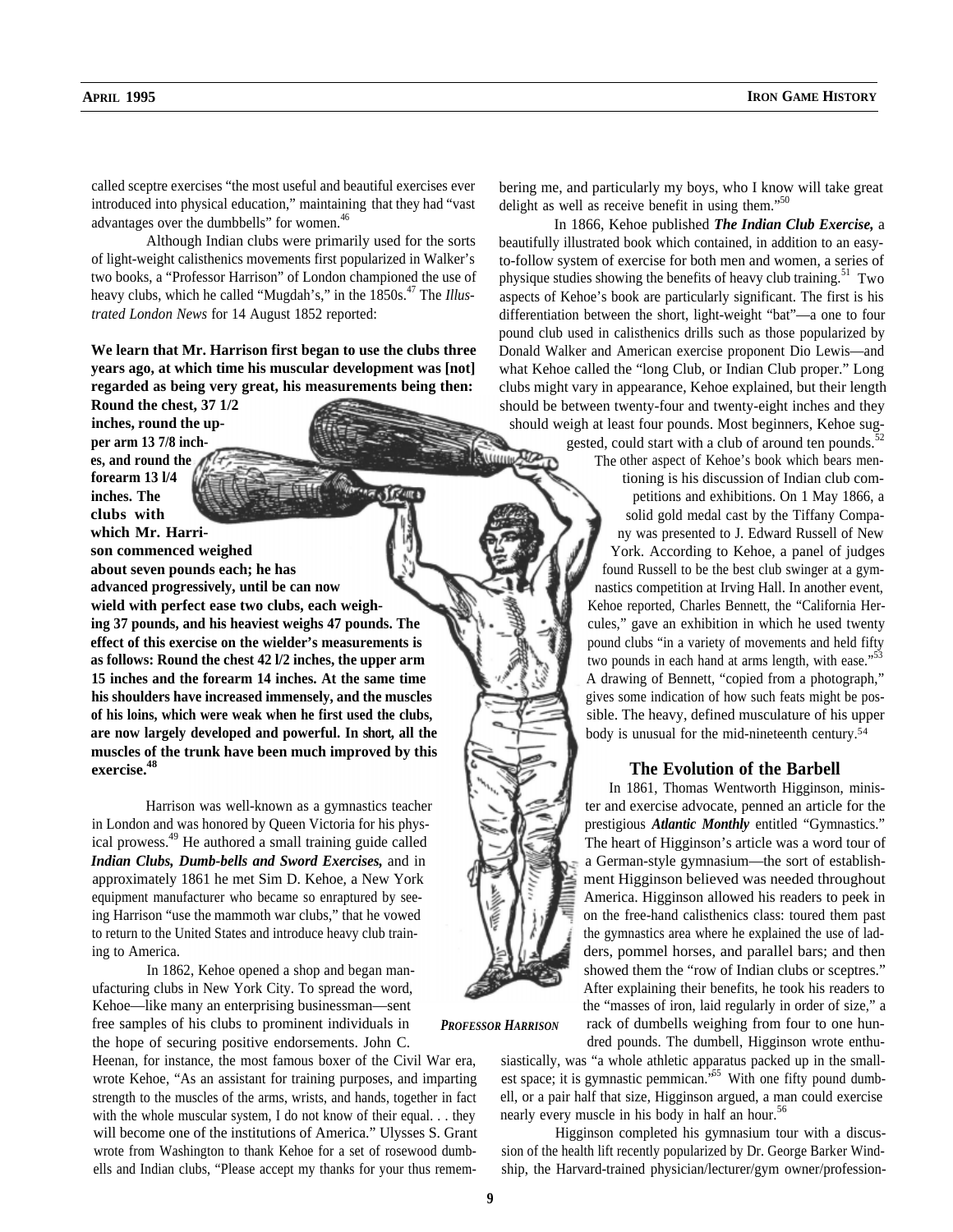lifting and this praise, coupled with Windship's growing popularity, hands). How heavy these large barbells might have been and how<br>helped launch a lifting and bodybuilding boom in the early 1860s they were loaded is unkno helped launch a lifting and bodybuilding boom in the early 1860s they were loaded is unknown although Triat reportedly had a dumb-<br>which saw a number of men besides Windship become intrigued ell at his gym weighing over tw which saw a number of men besides Windship become intrigued ell at his gym weighing over two hundred pounds. As the logo for with the amount of weight they could "put up."<sup>57</sup> [See "Strength" his new enterprise, Triat adop with the amount of weight they could "put up."<sup>57</sup> [See "Strength is Health," *IGH* 3(September 1993)].

But what is missing from this obviously well-appointed gym? Barbells. There is not a single mention of this apparatus in tem. His motto was, "For the Regeneration of Man." <sup>60</sup><br>Higginson's article nor in any other English-language book prior to The bars with spheres of six kil Higginson's article nor in any other English-language book prior to 1860 examined by this author. Although the practice of heavy lift-<br>ing was well established by this time, and iron dumbells could be eas-<br>of various sorts had been used for purposive drill by both men and ing was well established by this time, and iron dumbells could be eas-<br>ily purchased in many hardware stores, the barbell was still unknown women. Nicholas Andry, for instance, in his 1743 handbook on exerily purchased in many hardware stores, the barbell was still unknown women. Nicholas Andry, for instance, in his 1743 handbook on exer-<br>on this side of the Atlantic. To find its origins, we must look to cise called *Orthop* on this side of the Atlantic. To find its origins, we must look to Europe, where professional strongmen had been dazzling the public wooden wand.<sup>61</sup> As calisthenics exercises spread in popularity in with their feats of strength at least since the beginning of the nine-<br>the early nineteen with their feats of strength at least since the beginning of the nine-

by gypsies, Triat worked as a travelling acrobat up to the age of fifteen, then went to school for approximately six years before deciding to return to the stage as a professional strongman. By age twenty-two, he stood 5'10 l/2" tall and weighed two hundred pounds, making him a large man by early nineteenth-cenhay standards. In 1840, after carefully saving his theatrical earnings, Triat opened a gym in Brussels which he managed until 1849. He then moved to Paris and constructed an enormous gymnasium unlike any other in the world at the time. It had approximately ninety-five hundred square feet of space on the first floor with two tiers of balconies above for spectators. Many of Paris' most distinguished citizens signed up for classes.<sup>3</sup>

Although he did not "invent" them, the first spherical-ended barbells seen by this author appear in the 1854 illustration of Triat's gym included in French historian Edmund Desbonnet's *Les Rois de la Force.*59 As can be seen in the accompanying enlargement of this drawing, the wall of Triat's gym was covered with barbells, all of which appear to be of the same size. In an advertising brochure, Triat described these implements as *"Bar- CHARLES BENNETT, THE CLUB SWINGING CHAMPION OF SAN FRAN*included in his equipment list *"Gros AND MUSCLE,* 1878.

al strongman. Higginson had only praise for the principles of heavy *Halteres et Barres A Deux Main*," (Large dumbells and bars for two<br>lifting and this praise, coupled with Windship's growing popularity, hands). How heavy draped with a medallion and ribbon, a fact which suggests the impor-<br>tance of the barbell concept to his new gymnasium and training sys-

teenth century, and, especially to France, where one the two most popular implements for group exercise classes for of these professionals—Hippolyte Triat—had given both men and women. A female student at Mount Holyoke wrote in up the sawdust and footlights to open the largest 1837 of the arrival of the "wands . . . not fairy wands, but quite subgym in the world. Stantial affairs which we grasped at either end, and carried in various Hippolyte Triat was born in the small vil- ways holding them over the head, in front and back, etc.<sup>62</sup> Accordlage of Saint-Chaptes, France in 1813. Raised in a system of exercises called *Tur-* ing to Edgar Mueller, the German system of exercises called *Turnen* also included "exercises with iron bars," a meter in length and weighing from two to three kilos.<sup>63</sup> Mueller claimed that these iron bars, called *Eisenstäbe,* were first introduced by GutsMuths and were "used for different two handed lifts, especially for exercises with straight arms (in front. overhead and back)."<sup>64</sup>

Whether Triat got the idea for his fixed-weight

barbells from these wooden and iron wands remains unknown, but Triat undoubtedly influenced the shape of wooden wands in the last half of the nineteenth century. After 1860 or so, wands were frequently depicted with small wooden globes on their ends. In Professor Harrison's training guide, for instance, the invention of the "French dumbell" is credited to 'Trelar," who, Harrison claimed, introduced the wooden implement to the French army. From there, Harrison reported, the "French dumbell" was adopted by many upper-class French schools. $65$ *Dewitt's Athletic Exercises for Health and Strength,* a popular training guide from the 1870s also referred to wooden wands with globular ends as "French Dumbells."<sup>66</sup>

The earliest use of the term "barbell" seen by the author appeared in a little-known, 1870

*res A Spheres De 6 Kilos,"* (bars with *CISCO, HAD AN UNUSUALLY MUSCULAR PHYSIQUE FOR HIS DAY. ILLUS*spheres of six kilos), although he also *TRATION FROM ED JAMES' HOW TO ACQUIRE HEALTH, STRENGTH*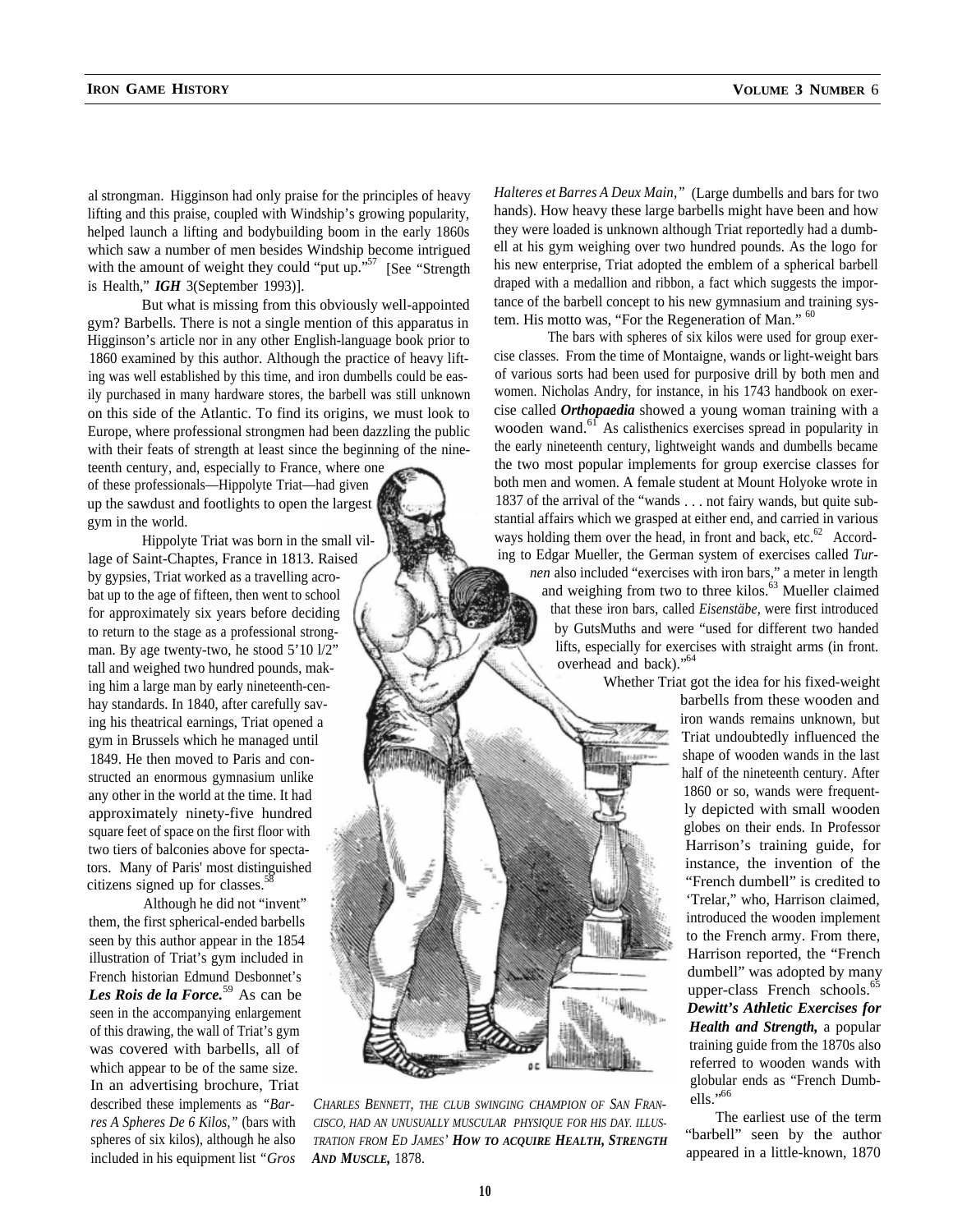

*THIS ENLARGEMENT OF A CONTEMPORARY ENGRAVING OF HIPPOLYTE TRIAT'S ENORMOUS GYMNASIUM AT 55 AND* 57 *RUE DE MONTAIGNE SHOWS AN EXER-CISE CLASS LED BY TRIAT, WHO FREQUENTLY DRESSED AS A FRENCH CAVALIER. ON THE WALL BEHIND TRIAT ARE THE "BARS WITH SPHERES OF SIX KILOS" WHICH HE USED FOR GROUP EXERCISE.*

British text called *Madame Brennar's Gymnastics for Ladies, A Treatise on the Science and Art of Calisthenics and Gymnastic Exercises.* According to Madame Brennar, who ran a gymnasium in London at which women wore pantaloons for their training sessions, a "Bar-Bell" was an "appliance [that] partakes partly of the 'Wand,' and partly of the 'Dumb-bell.'" Brennar described the implements as being four to six feet in length, thicker than an ordinary wooden wand and with wooden balls on either end.<sup>67</sup> There is no appreciable difference between Brennar's "barbell" and Harrison's "French Dumbells." Several other late-nineteenth century exercise manuals also referred to these wooden appliances as "barbells.'<sup>68</sup>

Although Triat used light, fixed-weight barbells for his group classes in the 1850s, the implement does not appear to have enjoyed any great popularity until near the end of the nineteenth century. Weightlifting experts Edgar Mueller and Edmund Desbonnet both contend that the Austrian Karl Rappo was the first professional strongman to use globe-ended barbells in his stage act. Little is recorded of Rappo's life except that he was was born at Innsbruck in 1800 and died in Moscow in 1854.<sup>69</sup> A further examination of Desbonnet's *Les Rois de la Force,* our best source on the history of

nineteenth-century strongmen, revealed that dumbells, cannons, chains, and block weights were commonly depicted in Desbonnet's section on the early nineteenth century. Barbells, however, do not appear in the illustrations until Desbonnet began describing the lives of the strongmen who worked in the  $1880s^{70}$  The absence of iron barbells was probably more a lack of supply or difficulties in casting than a lack of interest in heavy training. As Desbonnet's book attests, a number of European men pursued careers as professional strongmen and countless others embraced the principle of heavy training for their personal workouts. According to Mueller, the Turner clubs helped spread the idea of resistance training throughout Germany in the nineteenth century, and in a few isolated pockets the lifting of heavy weights became a major focus of the Turner program. "Carl Schöbig told me," Mueller wrote, "that in Leipzig's oldest *Turnverein* [gymnastics club] . . . weightlifting with heavy globe *barbells* was practiced by the gymnasts *(Turners)* since 1865."<sup>71</sup> Mueller explained that Schöbig's claim was based not on Schöbig's personal experience but on what he had been told by older members of the Turnverein.<sup>72</sup> Although we do not know what sorts of implements they used, a weightlifting club had formed in Munich by 1878, and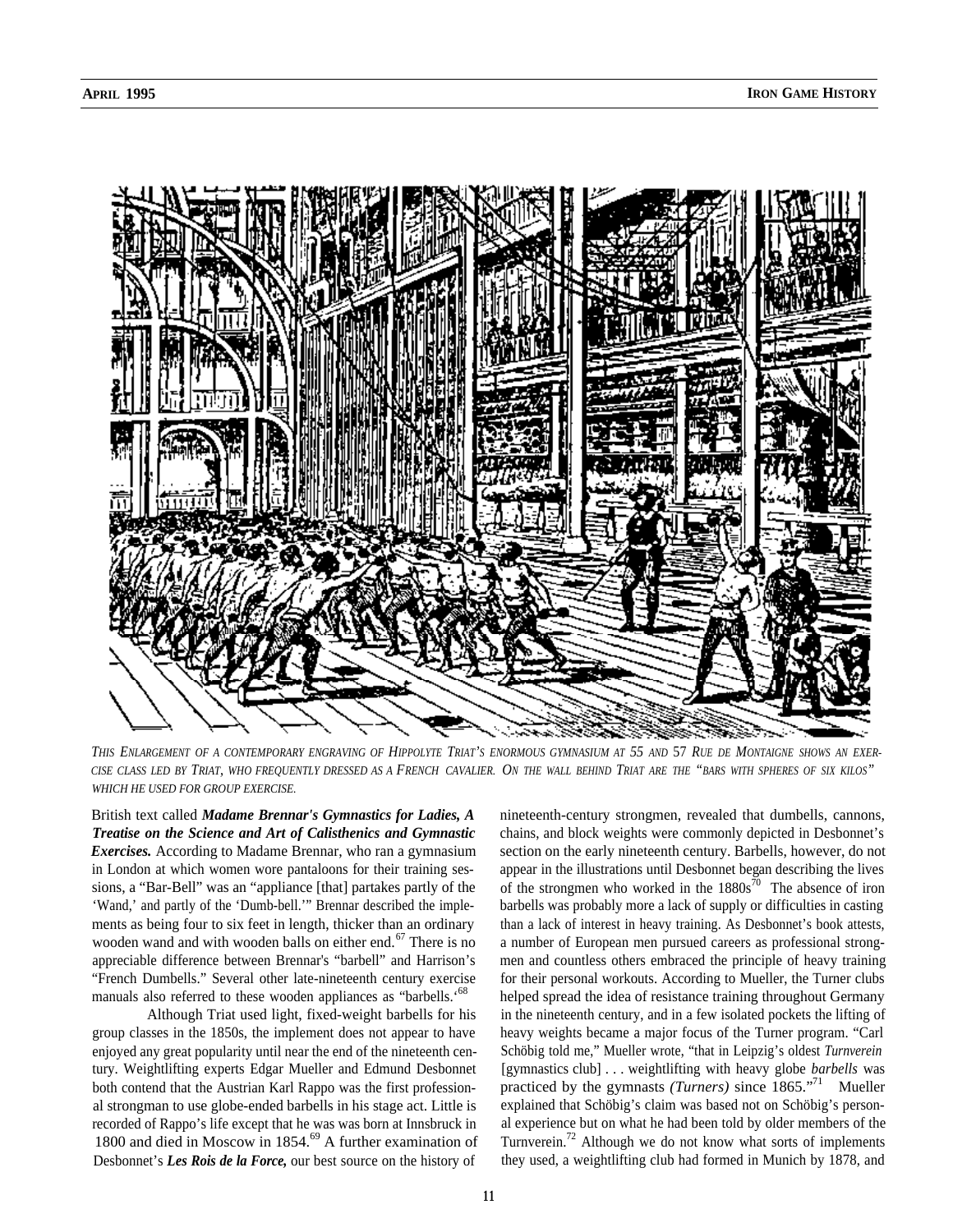

*MADAME BRENNAR'S GYMNASTICS FOR LADIES, PUBLISHED IN 1870, WAS UNUSUAL BOTH FOR ITS USE OF THE WORD "BAR-BELL." AND FOR THE PANTALOONS WORN BY THE WOMEN IN THE ILLUSTRATIONS. BRENNAR'S IMPLEMENTS WERE MADE ENTIRELY OF WOOD AND WERE OFTEN USED WITH A PARTNER, AS SHOWN HERE.*

the next year a second club formed at Wandsbeck, near Hamburg.<sup>73</sup>

According to Mueller, the first iron barbells used in Germany were massive, heavy implements made with solid globes. These gave way in the 1870s to "hollow globical bars, filled with sand or lead." By the 1880s Mueller wrote, "hollow globe bars, filled with discs," were available for purchase in Germany. These were sold, according to Mueller, in Köln (Cologne) by the firm of Heyden, a company he believed was one of the oldest equipment manufacturers in Germany. Disc barbells were also sold in this decade by the Meyer company, located in Hagen.<sup>74</sup>

Some historians have credited the German strongman, Pro fessor Attila [Louis Durlacher]—who assisted Sandow in the early stages of his career and then opened a gym in New York City in 1893—with the idea of using sand or lead shot inside hollow spheres to vary the weight of barbells, dumbells and kettlebells.<sup>75</sup> Although Attila's stage performances undoubtedly helped to popularize this type of implement, Boston strongman George Barker Windship is a much more deserving candidate for the honor of having "invented" shot-loading weights.<sup>76</sup> In 1859, well in advance of Attila, Windship decided to tram to see if he could "put up" the greatest weight on record. He procured two sixty-eight pound "shells" and screwed them on a wrought-iron handle, creating an empty dumbell of 141 pounds, which was "capable of being increased to 180 pounds by the simple process of pouring shot into the cavities of the shells, after having first separated them from the handle.<sup>77</sup> Windship also appears to have the best claim of being the "inventor" of plate-loading equipment. In his quest for size and strength, Windship used his considerable creativity to develop and patent several exercise devices. One of these was a plate-loading dumbell which he began marketing in 1865. Windship's dumbell could be adjusted from eight to 101 pounds in half pound increments; it sold for \$16.00.<sup>78</sup>

Although Windship patented his plate-loading design in 1865, his sudden death in 1876 diminished America's interest in lifting as a form of regular exercise. What is more, many Americans blamed Windship's death by stroke at age forty-two on his heavy lifting, a fact which caused a decline in interest in strength training for several decades. During the 1880s and 1890s heavy dumbells and barbells were nearly impossible to find in America Peck and Snyder's *Price List of Out & Indoor Sport and Pastimes* for 1886, for example, offered a good assortment of rowing machines, pulleys, cable exercisers, and wooden clubs and dumbells; but their iron dumb ells only went up to fifty pounds in weight. No iron barbells of any sort appeared in the catalog.<sup>79</sup> Even at the turn of the century, heavy equipment was not readily available in the United States. The 1902 *Sears and Roebucks Catalog,* for instance, only offered dumbells up to twenty-five pounds in weight. Again, no barbells were available for purchase. $80$ 

Although professional strongmen apparently found individual metal workers who created spherical dumbells and barbells for their shows, the average man who wanted to emulate these showmen had difficulty finding weight training equipment. In America, that problem was finally solved by Alan Calvert of Philadelphia, Pennsylvania, who founded the Milo Barbell Company in 1902. Strength historian David P. Willoughby considered the advent of the Milo Company as "the greatest single impetus ever given to weightlifting in this country." $81$ 

The first devices sold by Milo were shot-loading barbells with canister-shaped "bells" on each end. To change the weight a wing-nut, shown in the accompanying advertisement from the April 1902 issue of *Physical Culture,* was un-screwed and the lid removed.<sup>82</sup> How many of these \$7.50 sets sold is not known. However, customers apparently complained about the amount of time it took to change the weight by this method. In 1908, Calvert introduced a new model which he called the Milo Triplex. $83$  In an advertising brochure from 1909, the four and a half foot Triplex appeared to be a simple globe barbell when it was fully loaded and ready to lift. However, removing the outer shells revealed Calvert's new innovation. The eight and one-half-inch spheres were divided into two sections. On one side, up to thirty pounds of shot could be loaded in the end of the globe. On the other side of the divider, iron plates from twenty-five to two and a half pounds could be added or subtracted to vary the weight. Fully loaded, the bar weighed 105 pounds; additional handles allowed the Triplex spheres to be used for kettlebells or dumbells.



*WINDSHP 'S PLATE -LOADING DUMBELL WHICH HE PATENTED ON 14 FEBRU - ARY 1865. THE BAR COULD BE LOADED FROM EIGHT TO 101 POUNDS IN HALF POUND INCREMENTS.*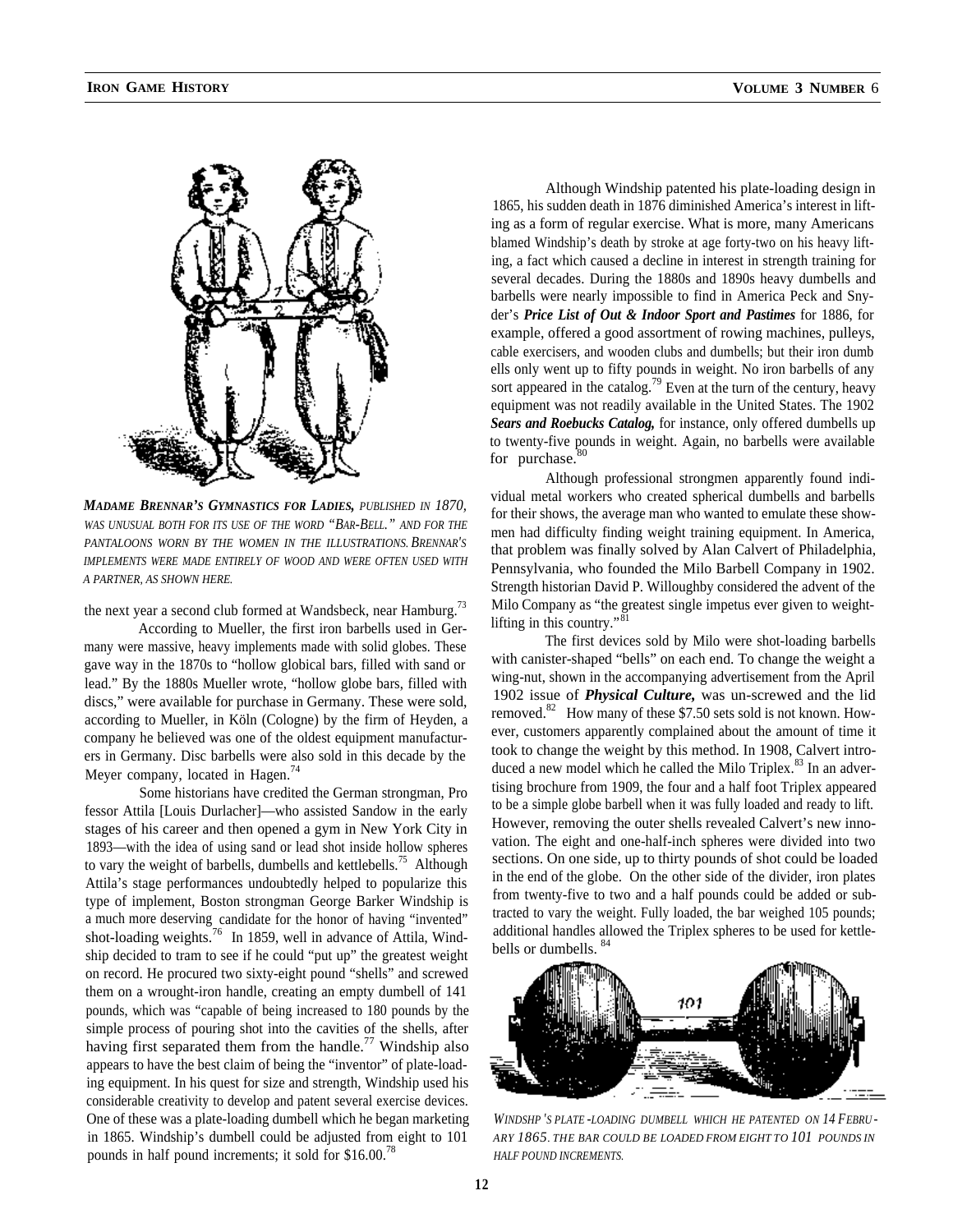One of Calvert's main rivals in the exercise equipment industry was British strongman Thomas Inch, a man historian David Webster called "the first to introduce plate barbells and dumbells."<sup>85</sup> Inch *was* an enthusiastic advocate of plate-loading barbells but, as previously noted, he did not invent them. Born in 1881, Inch was active in the British physical culture community by 1910. He ran a gym, sold equipment and wrote at least twenty short books.<sup>86</sup> However, he rarely included copyright dates in his texts, making it difficult to trace his career. Nonetheless, Inch was an early, and important contributor to the development of the barbell. In *Scientific Weightlifting,* one of his earliest texts, Inch advertised a variety of barbells which he sold through the mail. Like Calvert, he offered a combination globe/plate-loading barbell, although Inch's bar had the plates on the outside of the globes. He also offered a variety of plate loading sets, claiming, "I am the only person supplying these bells."<sup>87</sup> Inch strongly favored plate-loading barbells and claimed that 'The advan- ied considerably.<sup>93</sup>

tages of having a set of plates with a bar to fit, and collars, etc., are not generally understood. . . One bell may cover a great number of lifts and thus a great saving is effected in both space and money."<sup>88</sup> Calvert, who also sold plate-loading bells by 1909, did not agree. "The principal defect of bells that load only with plates," Calvert wrote, "is that they cannot be increased in weight except in jumps of 5 lbs *or* more. In order to practice weightlifting safely and successfully you *must* have a bell that can be increased one ounce at a time if necessary—and this alone makes it unwise to use a bell which loads only with iron plates."89 Despite his personal preference for spherical weights, Calvert was astute enough to sense the change in training methods which plate loading barbells represented. By 1910 his catalogue also included four different plate-loading sets which were modern in appearance and lacked the spherical shells at each end. <sup>90</sup>

In Germany, exposedplate barbells and dumbells were first introduced by Josef Markl, a former member of the Rasso Trio, who "constructed so-called ring-bars . . . with huge thick discs" in  $1889$ .<sup>91</sup> According to



*THIS 1902 ADVERTISEMENT FOR THE MILO ADJUSTABLE BAR-BELL APPEARED IN PHYSICAL CULTURE MAGAZINE. DALE FRIESZ DONATED A MILO DUMBELL, MADE ON THIS MODEL, TO OUR COLLECTION.*

Mueller, at least three German companies quickly stole Markl's idea and began manufacturing disc-loading barbells. Heinrich Meyer's equipment company in Hagen, Westfalen, sold a set in which all the plates were of the same height. Hermann Fechner of Dresden-Trachau and Hermann Stein of Magdeburg also manufactured plateloading barbell sets in the  $1890s^{92}$  Another early reference to plateloading barbells can be found in *The Official Gazette of the U.S. Patent Office* for 1889. Patent number 405,128 described an "Exercising Bar," invented by Samuel B. Stockburger of Canton, Ohio. Stockburger's barbell consisted of a bar made of "spring material of such length to be grasped by two hands, the removable weights. . . and means for attaching said weights." Stockburger appears to be the first person to suggest using a flexible bar for weightlifting. The illustration accompanying his patent application shows five plates on each end of the bar, All are of the same height but their thickness var-

### **Conclusion**

Throughout the twentieth century, a host of exercise entrepreneurs have contributed to the evolution of the plate-loading barbell. Theodore Siebert of Germany began marketing his *Siebert's Universal-Scheibenstange* (Universal disc loading bar) in 1901. In 1905, Franz Veltum of Fechenheim, Germany, introduced the Veltum-Barbell, which, according to Mueller, was the "first revolving-type barbell."<sup>94</sup> In 1910, Veltum's revolving barbell began to be manufactured by the Nürnberg-based equipment company of Kaspar Berg. The Veltum-Barbell was soon known as the Berg-Barbell or *Berg-Hantel* and its sales helped the Berg company become the most successful barbell manufacturer in Germany in the early twentieth century. In 1928, Kaspar Berg introduced a new model, the first "modern" Olympic barbell" These bars, used for the first time at the Olympic Games in Amsterdam in 1928, were then copied by the York Barbell Company, the Jackson Barbell Company, and nearly all other twentieth-century manufacturers. ThE York "Olympic Bar" was actually copied from a set Henry "Mile" Steinborn was given in the late 1920s by Dr. William Edward Campbell. Jr., an Atlanta ophthalmologist.<sup>95</sup> In the early 1930s Bob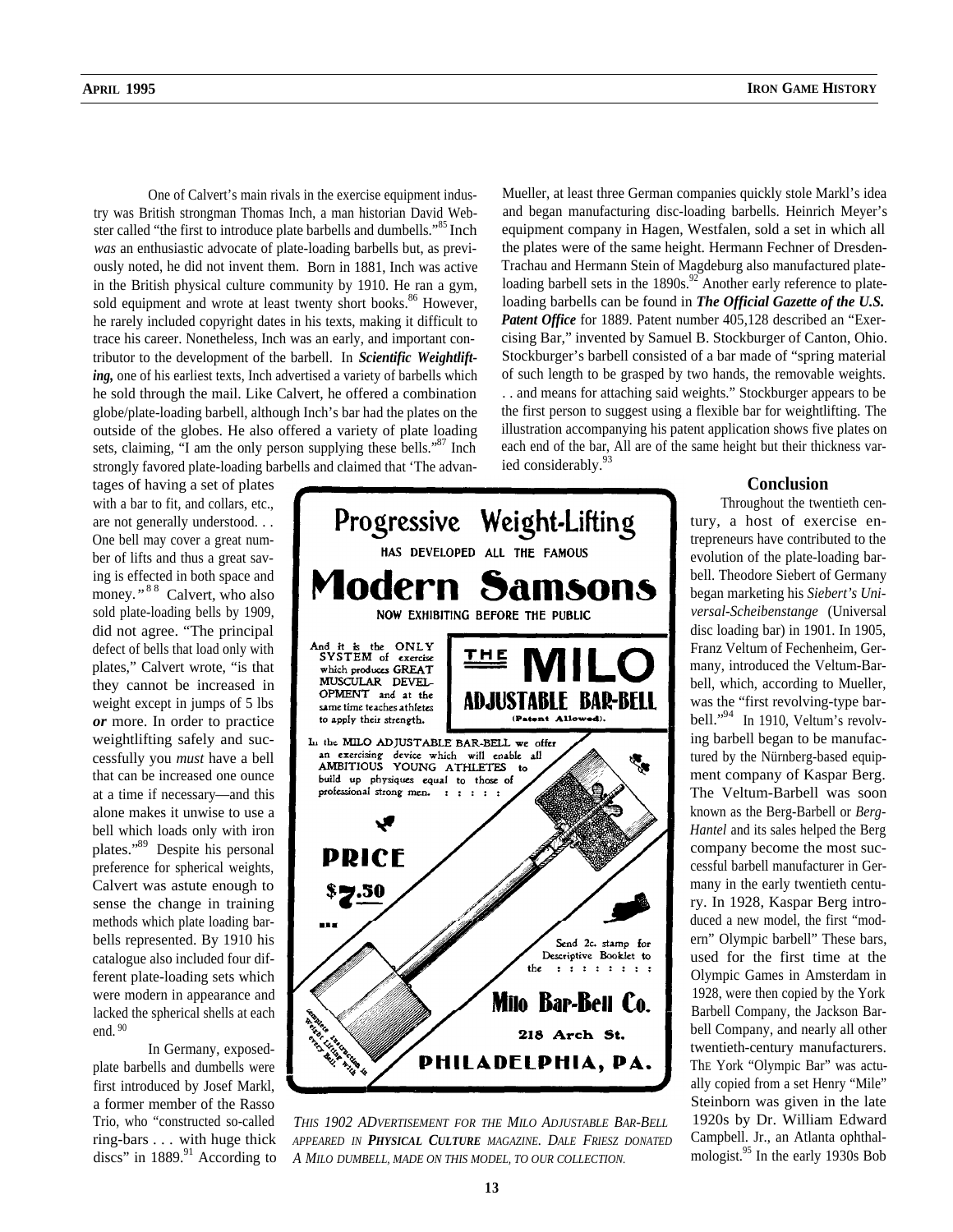

*ALAN CALVERT, FOUNDER OF THE MILO BARBELL COMPANY, ARGUED THAT SHOT-LOADING BARBELLS, AS SEEN HERE FROM A COMPANY CATA-LOGUE, WERE SUPERIOR TO PLATE-LOADING BELLS BECAUSE SHOT-WAD-ING ALLOWED THE WEIGHT TO BE INCREASED BY A FEW OUNCES AT A TIME.*

Hoffman asked Steinborn to loan the set to York so that it could be copied.

In the twentieth century, plate-loading barbells quickly passed the kettlebell and Indian club in popularity and joined the dumbell as the favored tool of serious trainers. Although the latetwentieth century has seen the invention of a number of high-tech, expensive machines which claim to be superior to all other forms of training, the simple dumbell and barbell still reign supreme. Almost all sport scientists consider them superior to machines for building athletic power. Whether the dumbell and barbell ever become obsolete–as the Indian club and kettlebell have–remains to be seen; however, the almost infinite adaptability and effectiveness of these simple tools suggests that they will be at the heart of the iron game for some years to come.

### **Notes**

**The author would like to thank David Chapman for his assistance in translating Edmund Desbonnet's,** *The Kings of Strength;* **Henry Steinborn for material on the Berg Barbell Company; Joe Roark for sending the piece by Edgar Mueller; and George H. Miller, Jr. for sending information on Calvert's patents.**

<sup>1</sup>Terry Todd, "The History of Resistance Exercise and Its Role in United

States Education" (PhD. diss., University of Texas, 1966), 26.

<sup>2</sup>The wrestler Milo of Crotona is often referred to as the Father of Progressive Resistance Exercise. According to legend, Milo built his strength by shouldering and walking with a calf every day until it was fully grown. Milo lived in the fifth century B.C. and won the championship six times at Olympia and seven times at Pythia. David P. Willoughby, *The Super Athletes* (New York: A.S. Barnes, 1970), 29-30.

<sup>3</sup>Norman E. Gardiner, *Athletics of the Ancient World* (Oxford: Clarendon Press, 1955), 6.

4 Ibid, 153.

5 Ibid, 169-170.

6 John W. F. Blundell, M.D., *The Muscles and Their Story, From the Earliest Times; Including the Whole Text Of Mercurialis, and the Opinions of Other Writers Ancient and Modern, on Mental and Bodily Develop ment* (London: Chapman & Hall, 1864), 165-166.  $<sup>7</sup>$ Ibid, 171.</sup>

8 See Allen Guttmann, *Women's Sports: A History* (New York: Columbia University, 1991): 38, for an analysis of the meaning of this mosaic.

9 Sir Thomas Elyot, *The Boke Named the Governor,* S. E. Lehmberg, ed. (London: J. M. Dent & Sons, 1962), 59-60, quoted in Todd, "History of Resistance Exercise," 34.

<sup>10</sup>Ellen Gerber, *Innovators and Institutions in Physical Education* (Philadephia: Lea and Febiger, 1971). 109-110.

<sup>11</sup>David P. Webster, *The Iron Game* (Irvine, Scotland: by the author, 1976), 7. Edgar Mueller, German strongman and author of *Goerner the Mighty,* claimed that Camerarius was the first to describe true dumbell exercises. See: Edgar Mueller, "The History of the Two Hands Jerk; Clean; and Snatch-Lifting and Apparatus Used For It In Germany, Austria and France," Unpublished manuscript, Todd-McLean Collection, The University of Texas at Austin.

<sup>12</sup>Quoted in: Joseph Strutt, *The Sports and Pastimes of the People of England, Including the Rural and Domestic Recreations, May Games, Mummeries, Shows, Processions, Pageants, and Pompous Spectacles, From the Earliest Period to the Present Time* (London: 1845), 77.

<sup>13</sup> *The Living Thoughts of Montaigne*, pres. Andre Gide, ed. Alfred O. Mendel, and trans. John Florio (New York: Green & Co., 1939), 58.

<sup>14</sup>1nformation on the life and legacy of Mercurialis is available in L. H. Joseph, "Medical Gymnastics in the Sixteenth and Seventeenth Centuries," *Ciba* 10(March-April 1949):1041-1045 and in Jack Berryman, "The Tradition of the Six Things Non-Natural: Exercise and Medicine from Hippocrates Through Ante-Bellum America," *Exercise and Sport Sciences Reviews* 17(1989): 526.

526; Gerber, *Innovators,* 22-26.

15Hieronymus Mercurialis, *De Arte Gymnastica* (Amsterdam: 1672). Reprint edition, The Scholars Press, Ilkey England.

<sup>16</sup>Joseph, "Medical Gymnastics," 1041-42.

<sup>17</sup>Mercurialis classified exercise into two main types—preventive and therapeutic—and believed that the quantity and duration of exercise should be individualized according to a person's constitution and level of fitness.

18Joseph, "Medical Gymnastics," 1045. See also: Blundell, *The Muscles,* iv. Blundell spent seven years translating Mercurialis' work into English only to decide that a simple translation rendered a product "too diffuse and verbose to suit the modern reader." So, he organized Mercurialis' ideas into subject chapters, divested them "of obsolete argument without impairing their sense," and tried to "make them subservient to the knowledge of the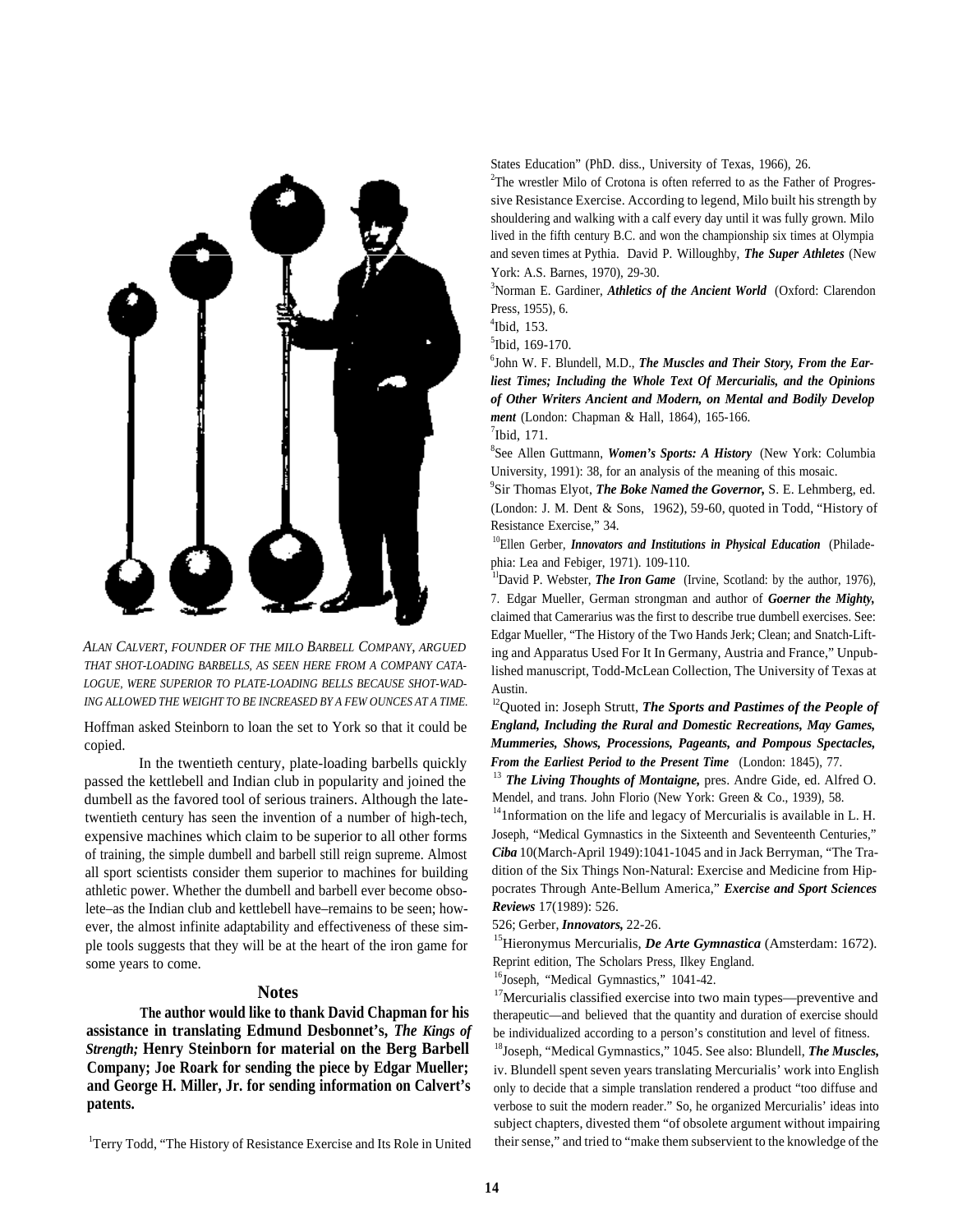present day." Blundell noted in his preface that "for two centuries at least," *De Arte Gymnastica* was the major source of information about exercise in the classical period and for the proper uses of exercise in therapy and prevention.

19Gerber, *Innovators,* 22-23.

20Mercurialis, *De Arte Gymnastica* 162-164.

21Joseph Addison, *The Spectator* 2(115) 12 July 1711 (London: Longman, Green & Co. 1898). 163.

22Addison, *Spectator,* paragraph 7 & 8. Quoted in *The Oxford English Dictionary* vol. 4, 2nd ed. (London: Clarendon Press, 1989), 1115.

<sup>23</sup> *A Course of Calisthenics for Young Ladies in Schools and Families With Some Remarks on Physical Education* (Hartford H.&F. J. Huntington, 1831). 45-54.

<sup>24</sup> *0xford English Dictionary,* 115.

<sup>25</sup>Webster, *Iron Game*, 7. Webster found the description of this early dumbell machine in: "Chancellor Ferguson's paper to the Archaeological Institute in 1895."

 $2<sup>6</sup>$  Upon Franklin's death, his physician testified to the importance of hygienic living to Franklin's longevity. William Temple Franklin ed. *Memoirs of the Life and Writings of Benjamin Franklin, L.L.D. F.B.S. &c. ...Written by Himself a Late Period and Continued to the Time of His Death, By his Grandson; William Temple Franklin* vol. 1 (London: printed for Henry Colburn, 1818), 408.

 $27$ Benjamin Franklin to his son, 19 August 1772, quoted in Albert Henry Smyth, ed, *The Writings of Benjamin Franklin* vol. 5 (New York: 1905- 07), 411-412; and in Todd, "History of Resistance Exercise," 38-39.

28Franklin to Le Veillard, 22 April 1786. Quoted in Carl Van Doren, *Benjamin Franklin* (New York The Viking Press, 1938), 743; "and in Todd, "History of Resistance Exercise," 39.

 $^{29}\mathrm{Ibid.}$ 

30Strutt, *Sports and Pastimes of the People of England,* 77.

31J. C. F. GutsMuths, *Gymnastics for Youth: Or a Practical Guide to Delightful and Amusing Exercises for the Use of Schools* (Philadelphia: William Duane, 1802) 316.

 $\rm{^{32}Ibid}$ 

<sup>33</sup>Ibid, 317.

34Charles Beck *A Treatise on Gymnastiks, Taken Chiefly from the German of F. L. Jahn* (Northhampton, Massachusetts: Simeon Butler, 1828), 123.

35Ibid, 121.

 $36$ Ibid.

<sup>37</sup>The ancient Greeks' use of wax and lead particles should perhaps, also be considered a form of variable resistance training.

<sup>38</sup>Quoted in: Sim D. Kehoe, *The Indian Club Exercise* (New York: American News Company, 1866). 7.

39See David P. Webster, *Bodybuilding: An Illustrated History* (New York: ArcoPublishing, 1982), 123-124, for other information on club training.

40Joseph S. Alter, *The Wrestler's Body: Identity and Ideology in North India* (Berkeley: University of California Press, 1992), 64.

 $41$ Ibid, 64-65.

42Ibid, 109-110.

 $43$ Ibid.

44Kehoe, *Indian Club Exercise,* 7.

<sup>45</sup>Craven [Donald Walker], *British Manly Exercises; In Which Rowing* 

*and Sailing are Now First Discussed* (London: 1834). An eleventh edtion was entitled: *Walker's Manly Exercises: Containing Rowing, Sailing, Riding, Driving, Racing, Hunting, Shooting and Other Manly Sports* (Iondon: George Bell & Sons, 1888).

46Donald Walker, *Exercises for Ladies Calculated to Preserve & Improve Beauty and to Prevent and Correct Personal Defects* (London: Thomas Hurst, 1835) xx.

47Professor Harrison, *Indian Clubs, Dumb-bells and Sword Exercises* 2nd ed. (London: Dean and Son, n.d.), 9. The term "Mugdaugh" is used in *Dewitt's Athletic Exercises for Health and Strength* (New York: Dewitt, circa 1870), 23.

48Quoted in Russell Trall's *The Illustrated Family Gymnasium* (New York: Fowler & Wells, 1857), 58.

<sup>49</sup> Harrison, *Indian Clubs*, preface.

50 Kehoe. *Indian Club Exercise,* 7-9.

51Ibid., 24, 27-28.

52Ibid., 30.

 $53$ Ibid., 22-25.

<sup>54</sup>Ed lames, *How to Acquire Health Strength and Muscle* 12th ed. (New York: by the author, 1878), frontpiece.

<sup>55</sup>Pemmican was a form of concentrated food, developed by Native Americans. It was made by mixing together rendered animal fat cured, powdered meat; and, occasionally, berries. Because of its high nutritive values, a small amount of pemmican went a long way, and allowed its user to go a long way too.

56Thomas Wentworth Higginson, "Gymnastics," *The Atlantic Monthly* 7(March 1861): 289.

<sup>57</sup>Ibid., 288-289. See also the chapter entitled "Remarkable Feats of Muscular Strength," in James, *Health, Strength and Muscle,* 60-63.

58Edmund Desbonnet, *Les Rois de la Force* (Paris: Librairie Berger-Levrault, 1911),60.

5 9 According to Edgar Mueller, the German system of exercises called *Turnen* included exercises using globe-ended dumbells up to five kilos in weight and iron bars up to three kilos in weight. Globe-ended barbells were not added to the system in Germany until the 1890s, when "One hand and Two hands Repetition-Pressing (from the hang" to overhead) with medium heavy massive short globe barbells weighing 25 kilos for one-handed Pressing and 37.5 kilos for two handed pressing. Short globe or spherical Barbells (not dumbbells) mostly used by gymnastics (Turnen) were named in Germany *Turner-Kugelstange* or *Turner-Kugelhantel* or *Turner-Kugelstab."* From: Mueller, "'History of the Two Hands Jerk," 7.

60Desbonnet, *Les Rois de la Force,* 59.

61Nicolas Andry, *Orthopaedia: Or the Art of Correcting and Preventing Deformities in Children* (London: A. Miller, 1743), 55-74.

 $^{62}$ Quoted in Persis McCurdy, 'The History of Physical Training at Mount Holyoke College," *American Physical Education Review* 14( 1909): 144. 63Mueller, "'History of the Two Hands Jerk," 7.

 $\rm ^{64}Ibid.$ 

65No information on "Trelar" could be found. Harrison, *Indian Clubs, Dumb Bells and Sword Exercises,* 34.

6 6*Dewitt's Athletic Exercises,* 17.

67Madame Brennar, *Gymnastics for Ladies, A Treatise on the Science and Art of Calisthenics and Gymnastic Exercises* (London: by Madame Brennar at her Gymnasium, 1870), 33.

68See, for instance, R. H. McCartney, *Gill's Bar-bell and Wand Exercis-*